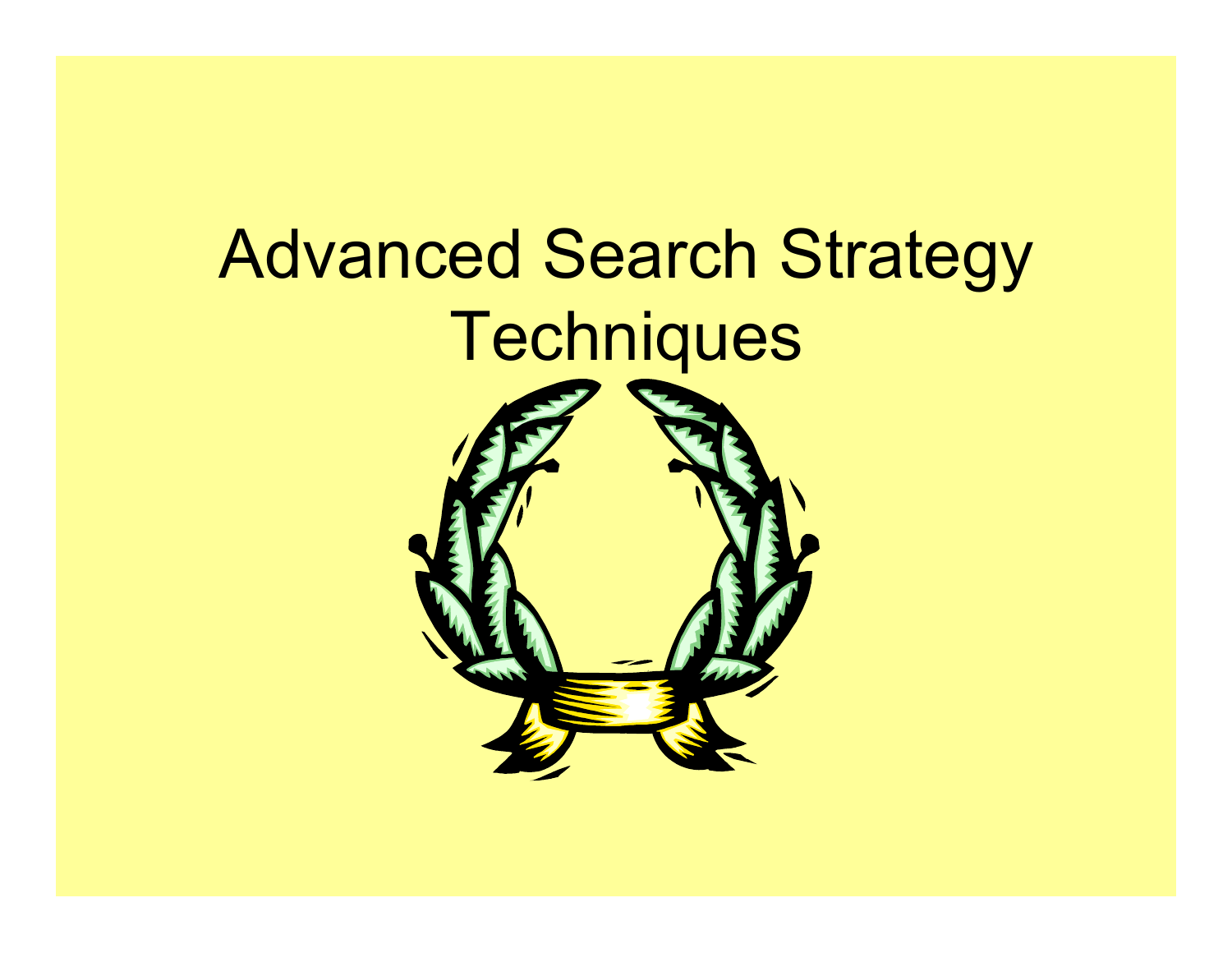## Quotation Marks

To keep words together in the same order put them in **" "** - quotation marks

**"chicken soup "** AND colds

Quotation Marks tell the computer not to AND the words. The computer will treat chicken soup as one word.

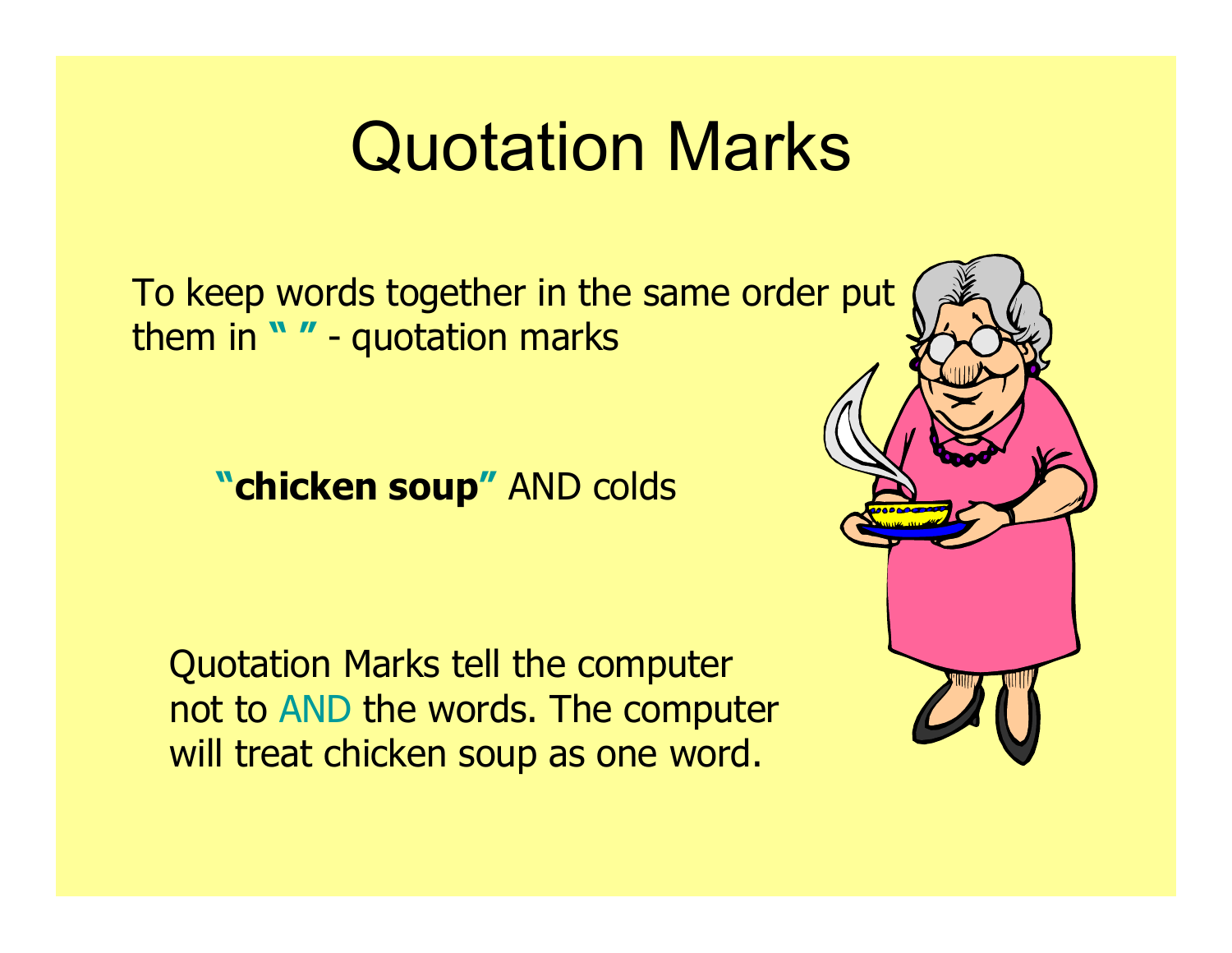## This can be especially helpful when searching names.



"Thomas Jefferson" will find a person named Thomas Jefferson, not every person, place or thing named Thomas and then every person, place or thing named Jefferson.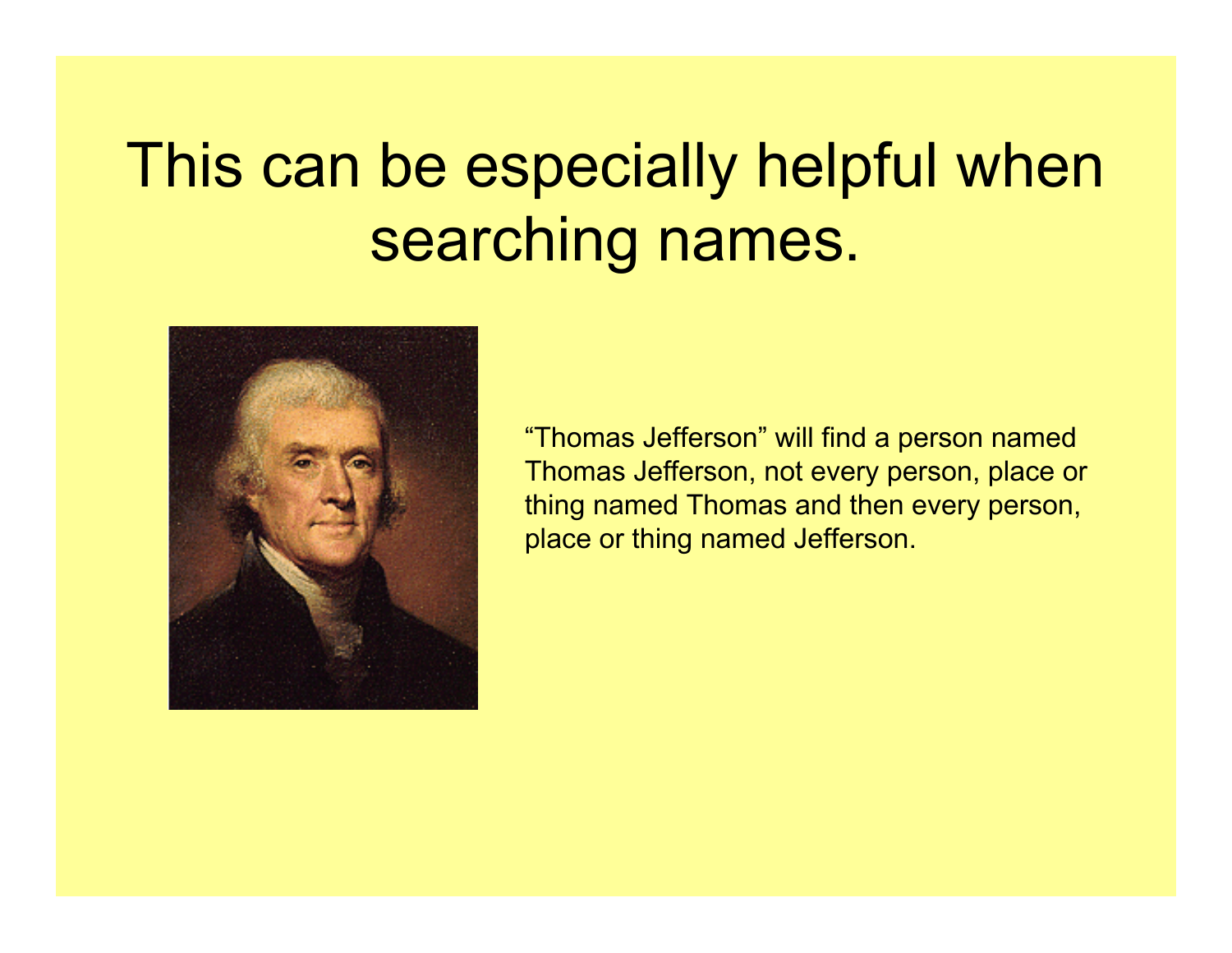## **Truncation**

**Truncation** – tells the computer that you want any word that begins with the letters just before the truncation sign. This can save OR search time when the word you are looking for shares a common spelling.

#### ? # \*

Which truncation symbol you use depends on the database you are accessing: Use the Help Screen to determine which symbol to use.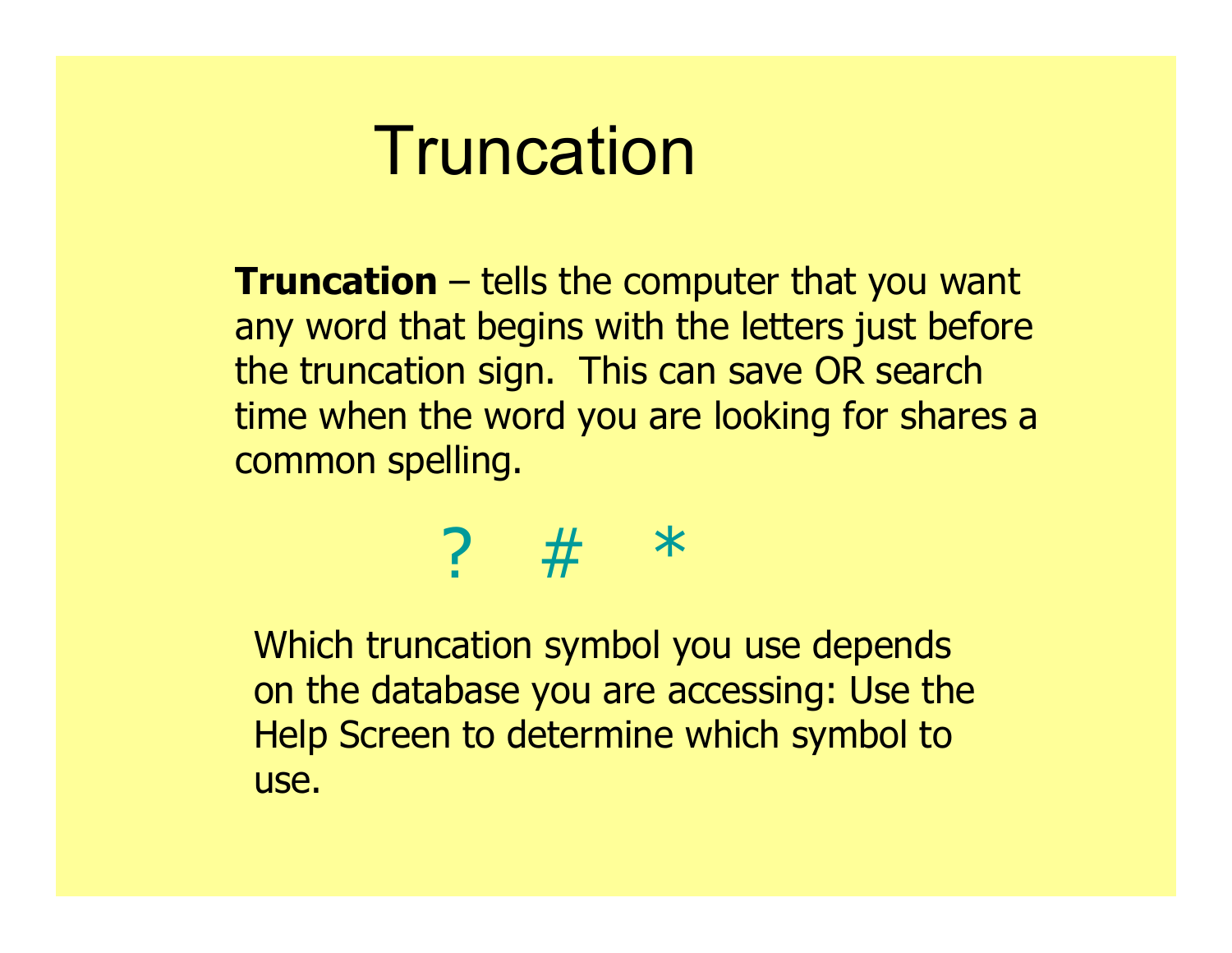To find kidnap, kidnapper, kidnapping or kidnapped with fewer keystrokes that doing an OR search...type kidnap#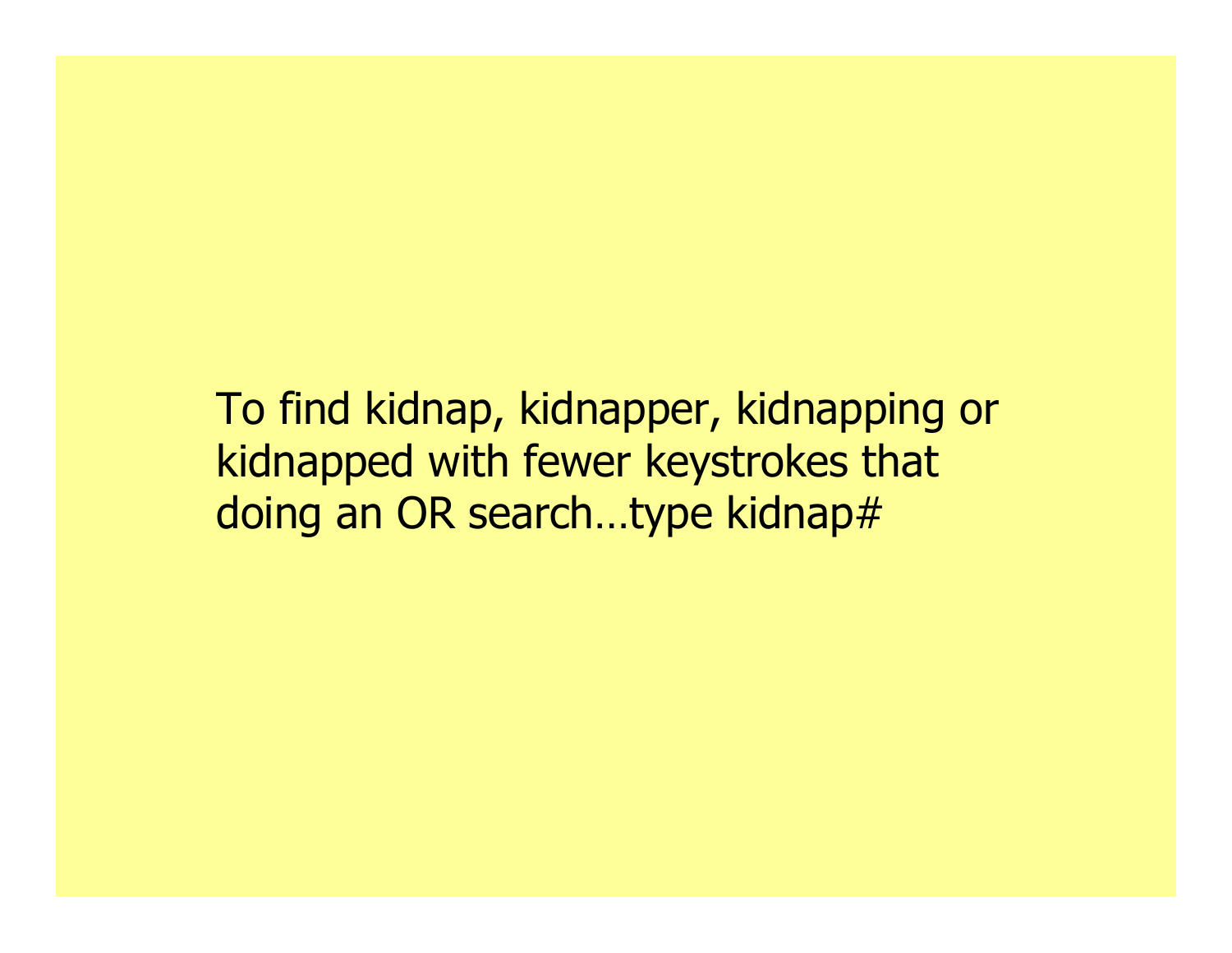**Wom#n finds ….** It is possible to use the symbol within a word to find other forms of the word

**OR**





woman women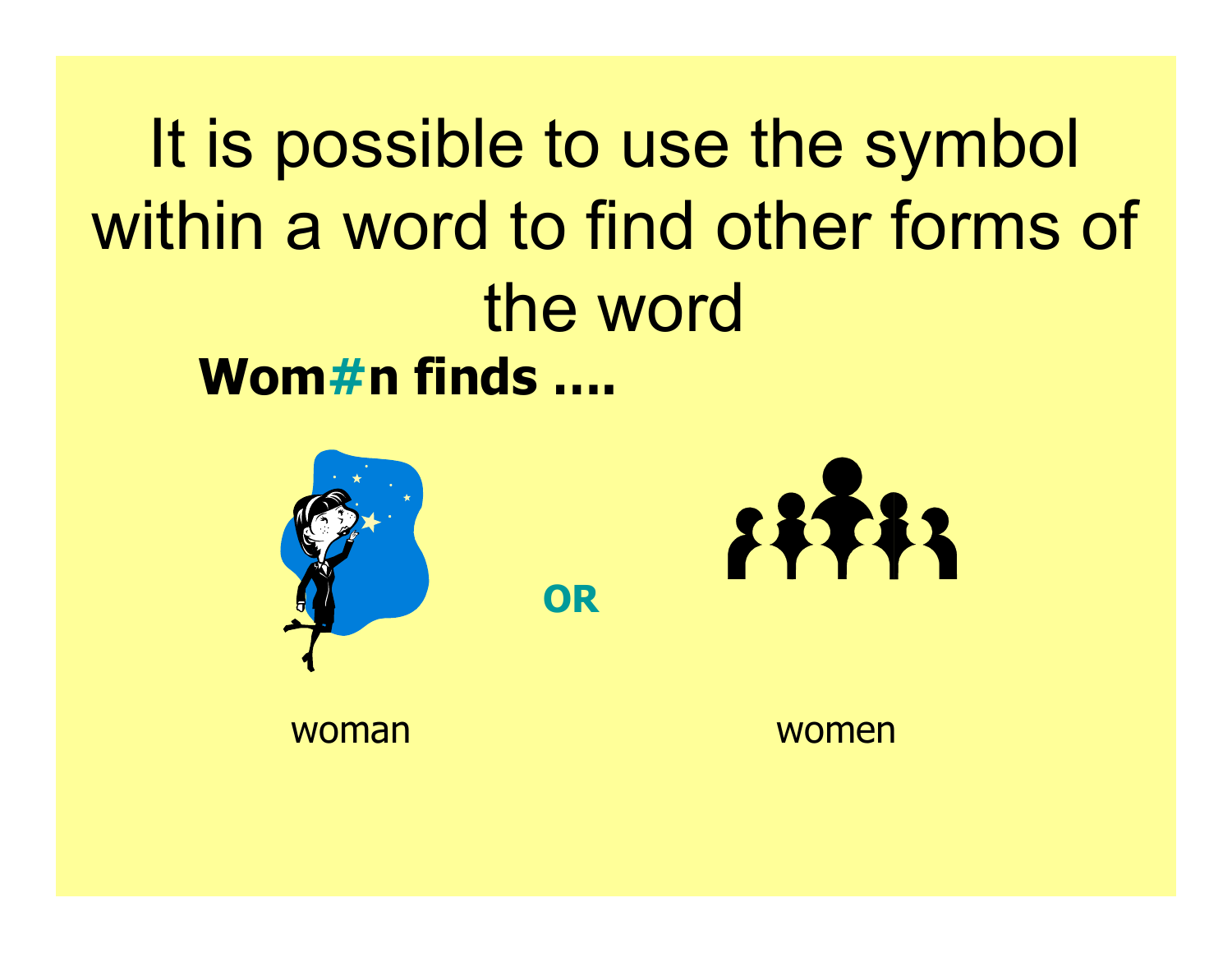Be careful when truncating at the end of a word….Typing **cat \*** to find cat or cats, finds any word that starts with cat and The Merriam Webster Dictionary paperback edition lists 74 words that begin with cat

> catatonic, catboat, catcall, catch, cathode, catholic, cation, catnip, catechism, catkin, catsup,cattle, catwalk,

etc.….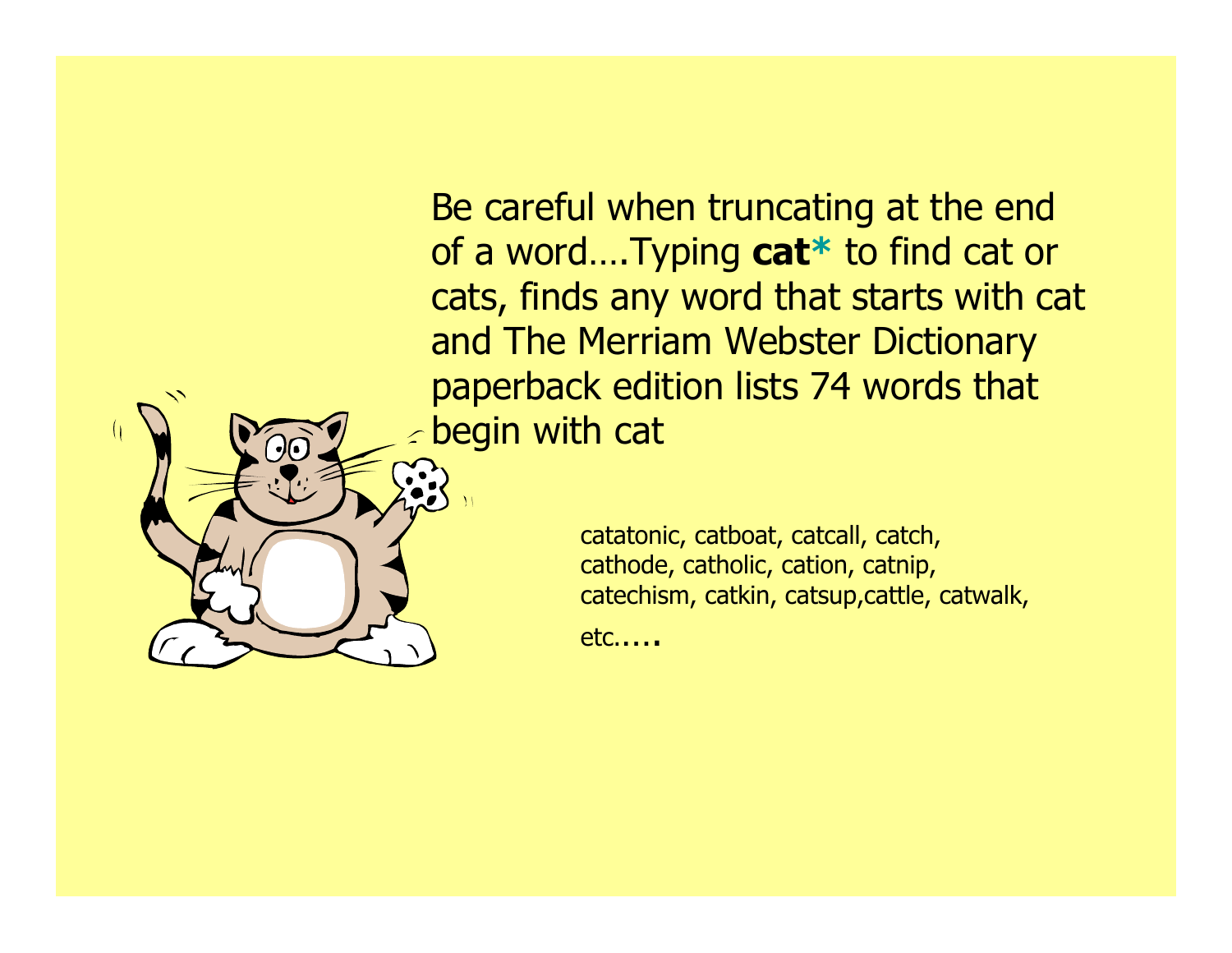To make sure that words or phrases can be searched in a specific order, put them in ()

Hemingway AND (hunting AND fishing )

Think of this as a mathematical operation  $1 + 2 + (2 \times 4)$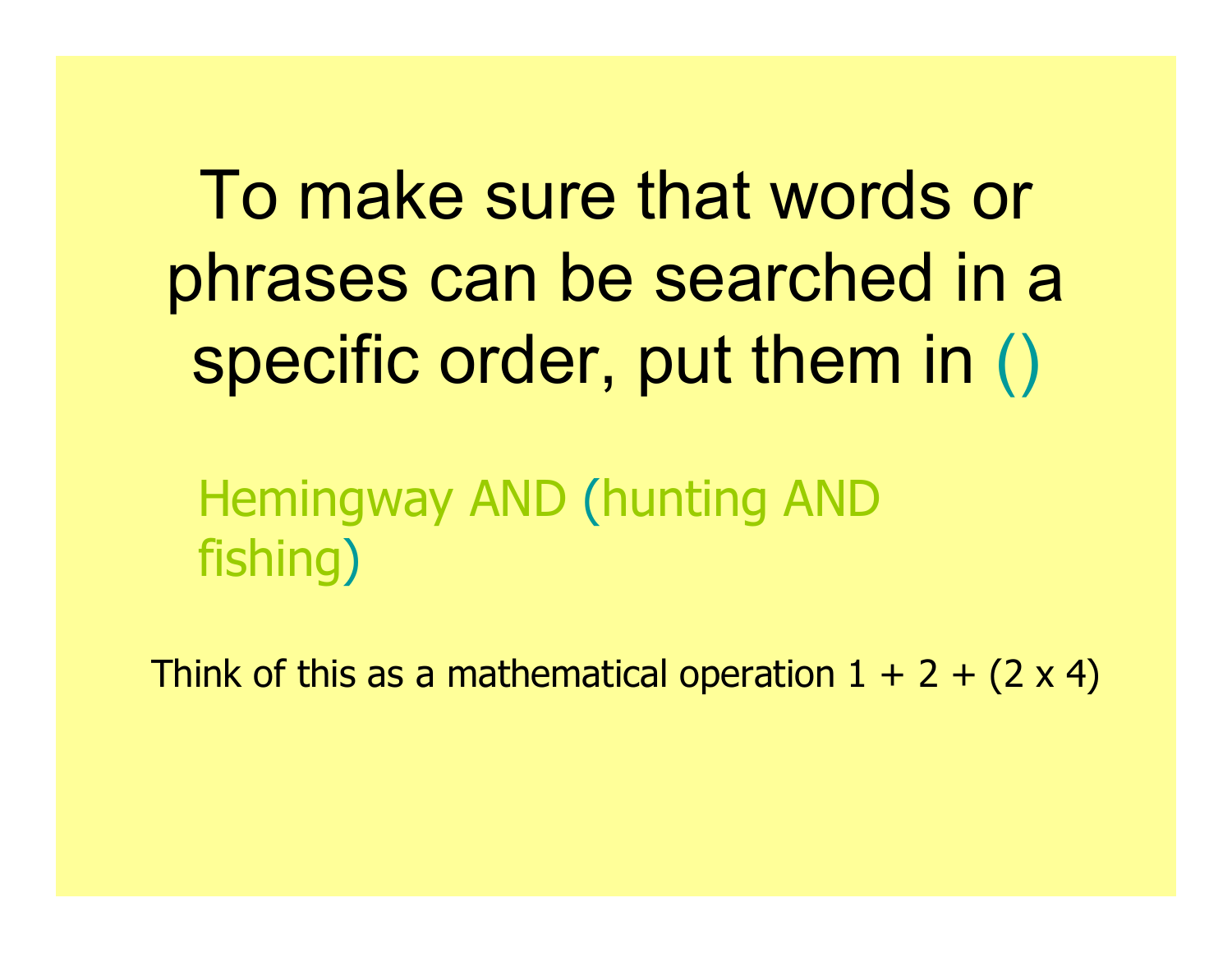Order of searching: Hemingway AND (hunting and fishing )

- Search and retrieve all articles that contain the word Hemingway.
- • Search and retrieve all articles containing the words hunting and fishing.
- AND the Hemingway articles with the hunting and fishing articles.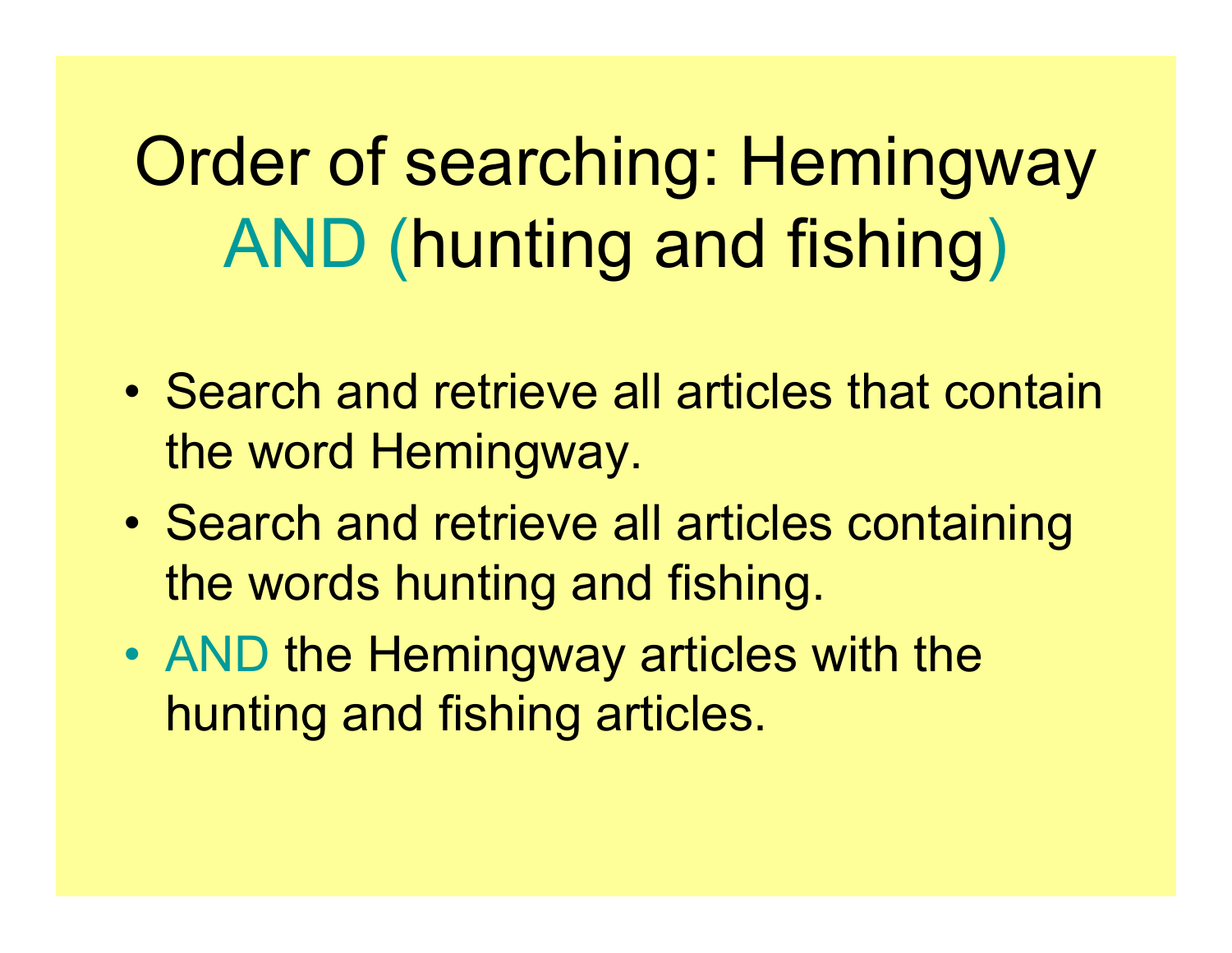# A venn diagram of the search…

Hemingway AND (hunting AND fishing)

This tells the computer to search first for all the articles on Hemingway and then search for articles on hunting AND fishing. Then take those two searches and AND them.